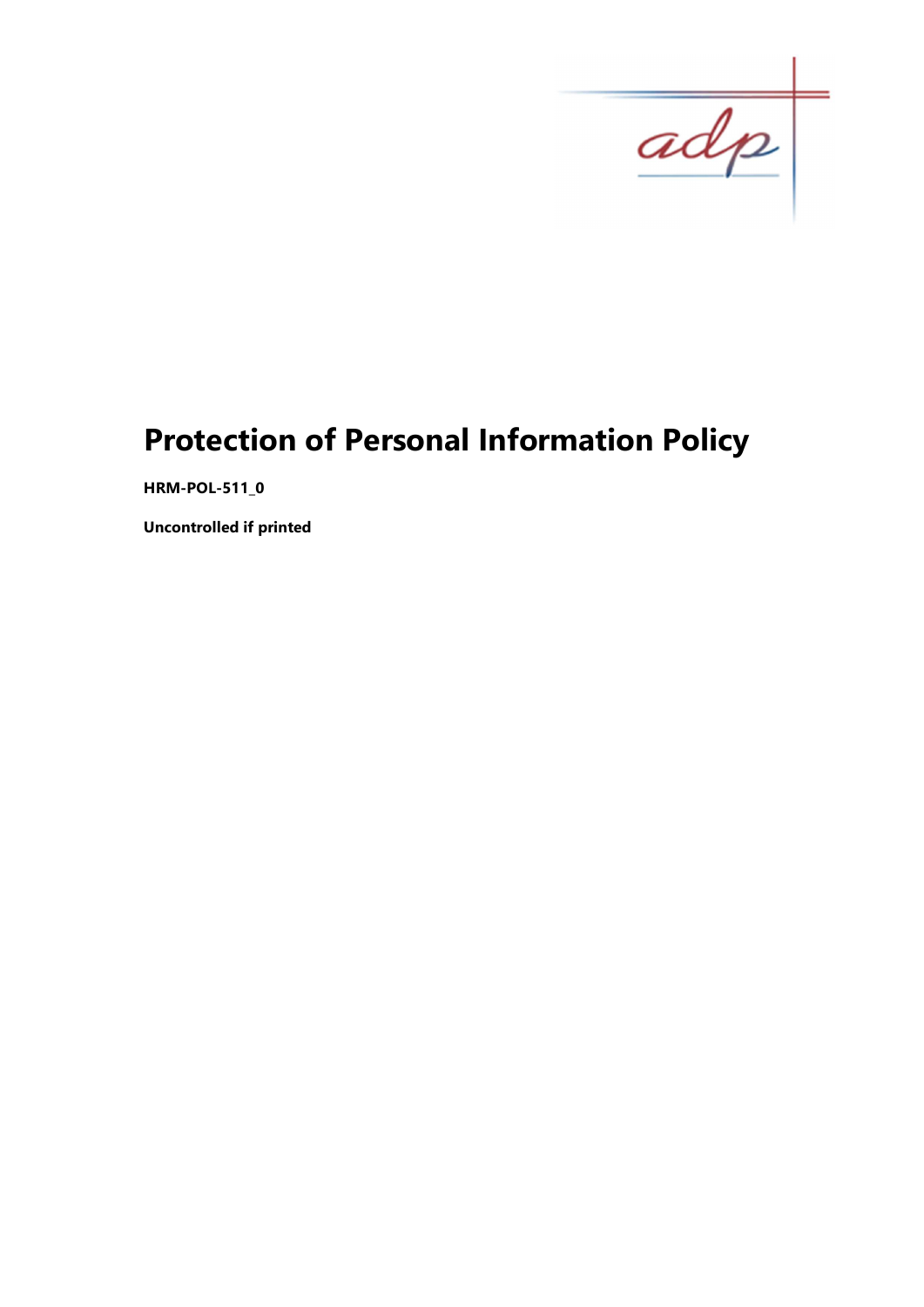# Table of Contents

\_\_\_\_\_\_\_\_\_\_\_\_\_\_\_\_\_\_\_\_\_\_\_\_\_\_\_\_\_\_\_\_\_\_\_\_\_\_\_\_\_\_\_\_\_\_\_\_\_\_\_\_\_\_\_\_\_\_\_\_\_\_\_\_\_\_\_\_\_\_\_\_\_\_\_\_\_\_\_\_\_\_\_\_\_\_\_\_\_\_\_\_\_\_\_\_\_\_\_\_\_\_\_\_\_\_\_\_\_\_\_\_\_\_\_\_\_\_\_\_

|     |                                                       | <i>r</i> uyc      |
|-----|-------------------------------------------------------|-------------------|
| 1.  | <b>DATA PROTECTION POLICY</b>                         | 1                 |
| 2.  | <b>RELEVANT DEFINITIONS</b>                           | 1                 |
| 3.  | <b>ABOUT THIS POLICY</b>                              | $\overline{2}$    |
| 4.  | <b>PURPOSE OF THE POLICY</b>                          | 3                 |
| 5.  | <b>PROCESSING CONDITIONS</b>                          | 3                 |
| 6.  | <b>FAIR AND LAWFUL PROCESSING</b>                     | 10                |
| 7.  | <b>PROCESSING IN LINE WITH DATA SUBJECTS' RIGHTS</b>  | 11                |
| 8.  | PROVIDING INFORMATION TO THIRD PARTIES                | $12 \overline{ }$ |
| 9.  | <b>DIRECT MARKETING</b>                               | 12                |
| 10. | <b>TRANS BORDER TRANSFERS OF PERSONAL INFORMATION</b> | 13                |
| 11. | <b>MONITORING AND REVIEW OF THE POLICY</b>            | 13                |

\_\_\_\_\_\_\_\_\_\_\_\_\_\_\_\_\_\_\_\_\_\_\_\_\_\_\_\_\_\_\_\_\_\_\_\_\_\_\_\_\_\_\_\_\_\_\_\_\_\_\_\_\_\_\_\_\_\_\_\_\_\_\_\_\_\_\_\_\_\_\_\_\_\_\_\_\_\_\_\_\_\_\_\_\_\_\_\_\_\_\_\_\_\_\_\_\_\_\_\_\_\_\_\_\_\_\_\_\_\_\_\_\_\_\_\_

# Page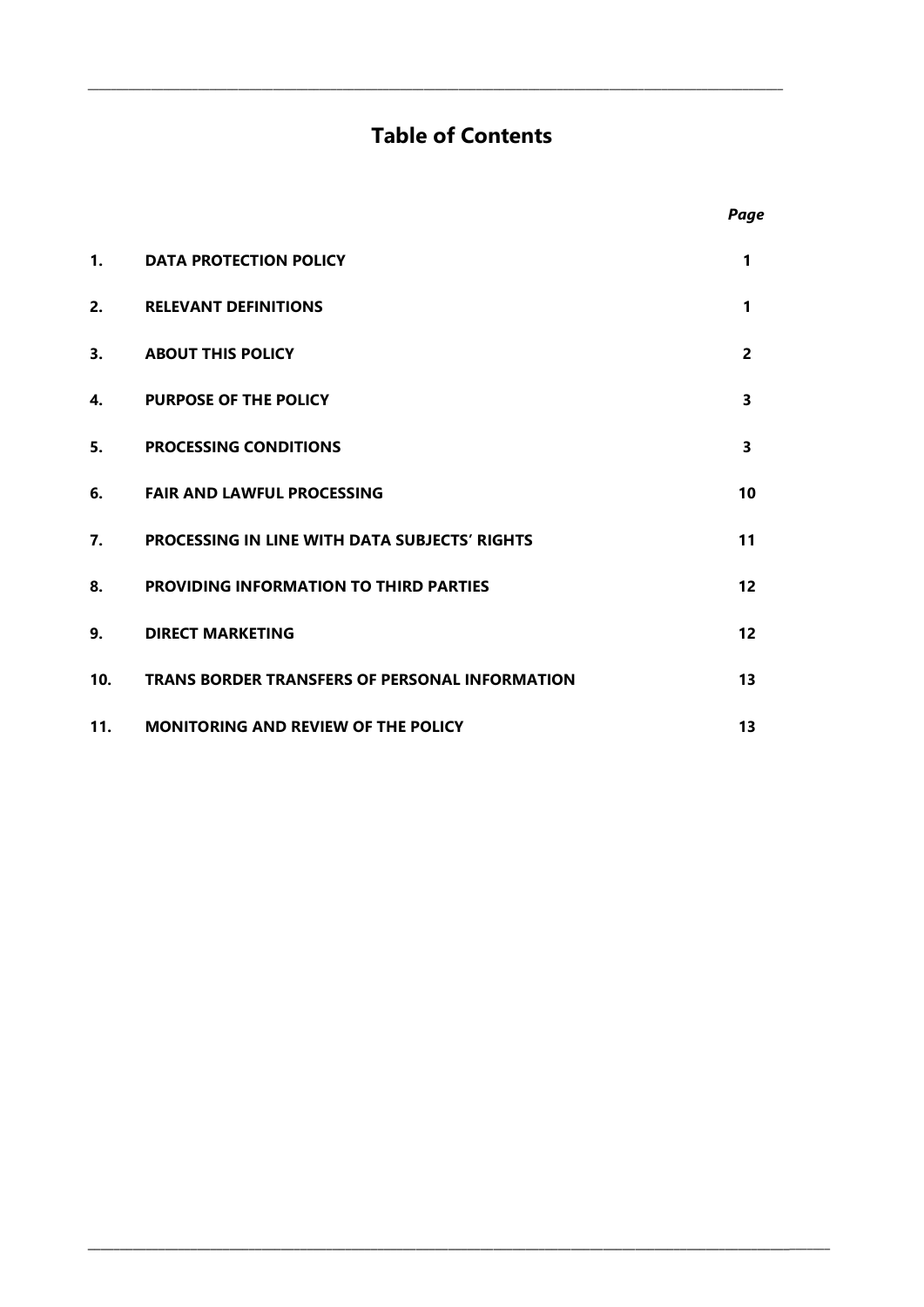# 1. DATA PROTECTION POLICY

1.1. Everyone has rights with regard to how their Personal Information is handled. During the course of its activities ADP will collect, store and process Personal Information about ADP staff, customers/clients, suppliers and other third parties. ADP recognises the need to treat it in an appropriate and lawful manner.

\_\_\_\_\_\_\_\_\_\_\_\_\_\_\_\_\_\_\_\_\_\_\_\_\_\_\_\_\_\_\_\_\_\_\_\_\_\_\_\_\_\_\_\_\_\_\_\_\_\_\_\_\_\_\_\_\_\_\_\_\_\_\_\_\_\_\_\_\_\_\_\_\_\_\_\_\_\_\_\_\_\_\_\_\_\_

1.2. Any breach of this policy amounts to serious misconduct and may result in disciplinary action.

# 2. RELEVANT DEFINITIONS

The following terms bear the meaning given to them here in this policy and its references/annexures:

- 2.1. "**ADP**" means ADP Holdings, all of its subsidiaries and associate companies<sup>1</sup>, who are subject to POPIA in South Africa.
- 2.2. "Data subjects" for the purpose of this policy include all living individuals and juristic persons about whom ADP holds Personal Information. All data subjects have legal rights in relation to their personal /information.
- 2.3. "IO" means the information officer appointed as such by ADP in terms of section 56 of POPIA and who will have the ultimate responsibility to ensure that ADP complies with the provisions of POPIA or any person who lawfully acts as the designated information officer.
- 2.4. "Operators" include any person who processes Personal Information on behalf of a responsible party. Employees of responsible parties are excluded from this definition but it could include suppliers which handle Personal Information on ADP's behalf.
- 2.5. "Personal information" (PI) means information relating to an identifiable, living, natural person, and (where applicable) an identifiable, existing juristic person, including but not limited to, the name, race, gender, marital status, address and identifying number of a person, symbol, e-mail address, physical address, telephone number, location information, online identifier or other particular assignment to the person.
- 2.6. "POPIA" means the Protection of Personal Information Act 4 of 2013, and any regulations published under that legislation.
- 2.7. "Processing" is any activity that involves use of Personal Information. It includes any operation or activity or any set of operations, whether or not by automatic means, concerning Personal Information, including—

\_\_\_\_\_\_\_\_\_\_\_\_\_\_\_\_\_\_\_\_\_\_\_\_\_\_\_\_\_\_\_\_\_\_\_\_\_\_\_\_\_\_\_\_\_\_\_\_\_\_\_\_\_\_\_\_\_\_\_\_\_\_\_\_\_\_\_\_\_\_\_\_\_\_\_\_\_\_\_\_\_\_\_\_\_\_\_\_\_\_\_\_\_\_\_\_\_\_\_\_\_\_\_\_\_\_\_\_\_\_\_\_\_\_\_\_

2.7.1. the collection, receipt, recording, organisation, collation, storage, updating or modification, retrieval, alteration, consultation or use;

<sup>&</sup>lt;sup>1</sup> As defined by International Financial Reporting Standards (IFRS)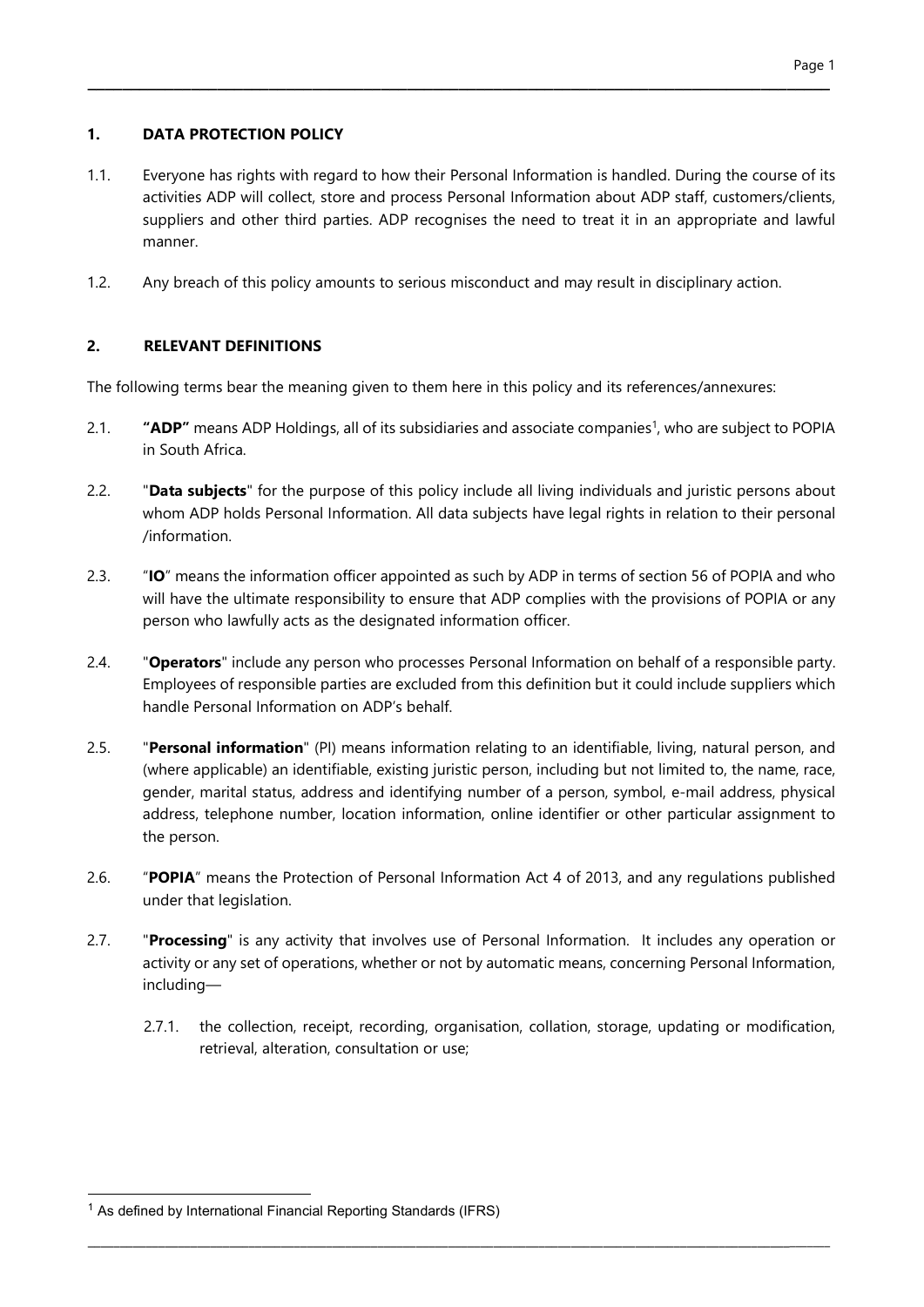- 2.7.2. dissemination by means of transmission, distribution or making available in any other form; or merging, linking, as well as restriction, degradation, erasure or destruction of information.
- 2.7.3. merging, linking, as well as restriction, degradation, erasure or destruction of information.
- 2.8. "Processing conditions" are the 8 (eight) conditions for the lawful processing of Personal Information set out in chapter 3 of POPIA.

\_\_\_\_\_\_\_\_\_\_\_\_\_\_\_\_\_\_\_\_\_\_\_\_\_\_\_\_\_\_\_\_\_\_\_\_\_\_\_\_\_\_\_\_\_\_\_\_\_\_\_\_\_\_\_\_\_\_\_\_\_\_\_\_\_\_\_\_\_\_\_\_\_\_\_\_\_\_\_\_\_\_\_\_\_\_

- 2.9. "Requiator" means the Information Requiator established in terms of section 39 of POPIA.
- 2.10. "Responsible parties" are the people who or organisations which determine the purposes for which, and the manner in which, any Personal Information is processed. They have a responsibility to establish practices and policies in line with POPIA. ADP is the responsible party of all Personal Information used in its business.
- 2.11. "Special Personal Information" includes Personal Information concerning the religious or philosophical beliefs, race or ethnic origin, trade union membership, political persuasion, health or sex life or biometric information of a data subject; or the criminal behaviour of a data subject to the extent that such information relates to the alleged commission by a data subject of any offence; or any proceedings in respect of any offence allegedly committed by a data subject or the disposal of such proceedings.
- 2.12. "**Users**" include employees whose work involves using Personal Information. Users have a duty to protect the information they handle by following ADP's data privacy and data protection policies/notices/statements at all times.

#### 3. ABOUT THIS POLICY

- 3.1. This policy applies to all users and will come into effect after the POPIA compliance audit has been conducted.
- 3.2. The types of information that ADP may be required to handle include details of current, past and prospective employees and clients, suppliers, and others that ADP communicates with. By way of example, ADP processes Personal Information pertaining to gender, sex, marital status, colour, age and the like for compliance and legal documentation purposes. ADP also processes special purpose information pertaining to race or ethnic origin, religious beliefs, trade union membership and the like for purposes of recruitment and employment, employment equity statistics and for the facilitation of union fees and memberships. The information, which may be held on paper or on a computer or other media, is subject to certain legal safeguards specified in POPIA and other regulations. POPIA imposes restrictions on how ADP may use that information.
- 3.3. POPIA applies to the automated or non-automated processing of Personal Information entered into a record in any form (provided that when the recorded Personal Information is processed by nonautomated means, it forms part of a filing system or is intended to form part thereof) by or for ADP.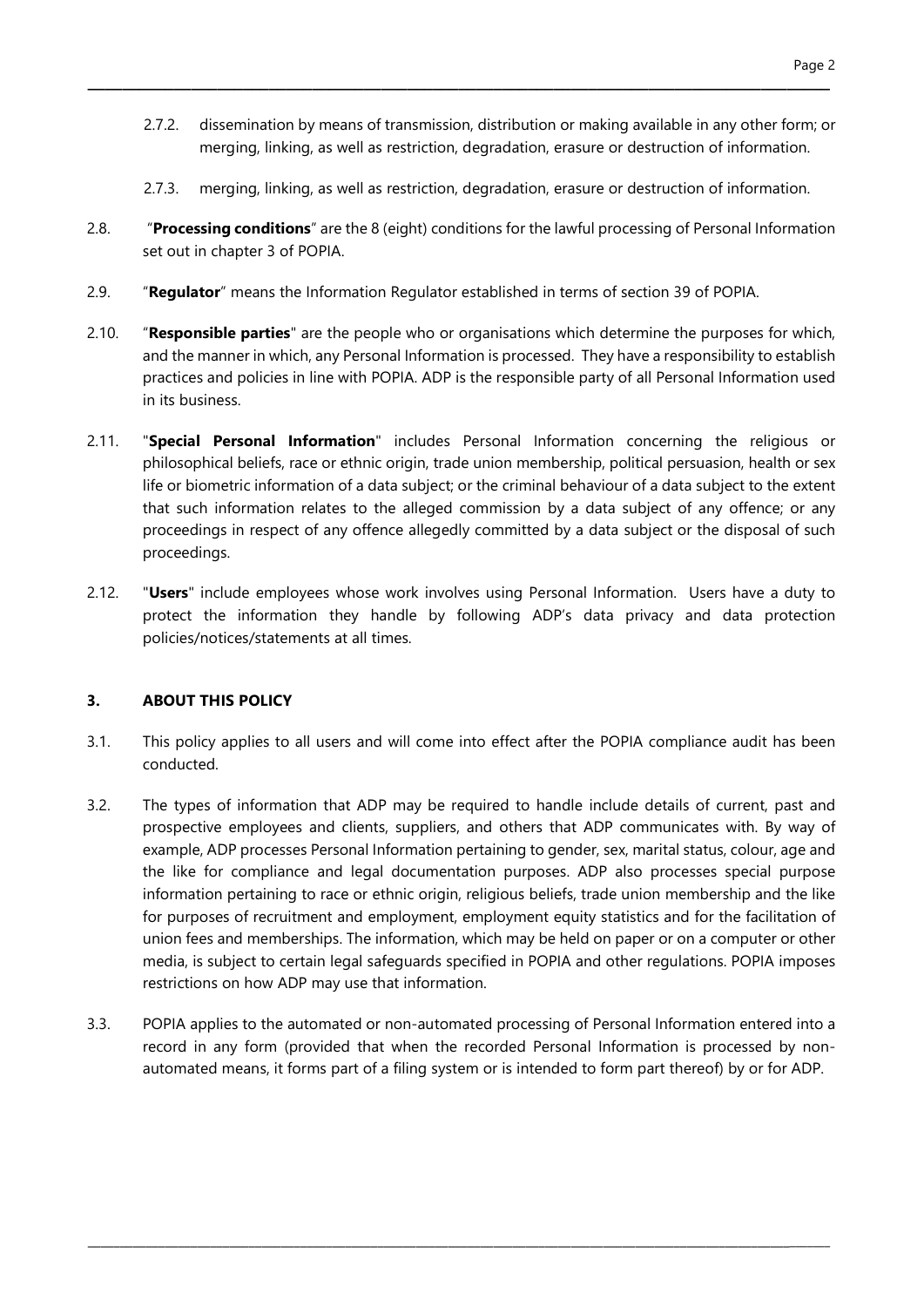3.4. This policy sets out ADP's rules on Personal Information protection and the legal conditions that must be satisfied in relation to the obtaining, handling, processing, storage, transportation and destruction of Personal Information.

\_\_\_\_\_\_\_\_\_\_\_\_\_\_\_\_\_\_\_\_\_\_\_\_\_\_\_\_\_\_\_\_\_\_\_\_\_\_\_\_\_\_\_\_\_\_\_\_\_\_\_\_\_\_\_\_\_\_\_\_\_\_\_\_\_\_\_\_\_\_\_\_\_\_\_\_\_\_\_\_\_\_\_\_\_\_

- 3.5. This policy does not form part of any employee's contract of employment and may be amended at any time.
- 3.6. The IO is responsible for ensuring compliance with POPIA and with this policy. Any questions or concerns about the operation of this policy should be referred in the first instance to the IO, at +27 21 521 9500 or InformationOfficer@adpgroup.com.
- 3.5. If you consider that the policy has not been followed in respect of Personal Information about yourself or others you should raise the matter with the IO.

# 4. PURPOSE OF THE POLICY

The purpose of the policy is to establish management direction and high-level objectives for regulating the manner in which Personal Information is processed and to provide for remedies in cases where Personal Information is not handled accordingly.

Further purposes of the policy include:

- 4.1. the supplementation of ADP's existing privacy policy and any other relevant documents and policies and to align it with POPIA;
- 4.2. compliance with the requirements of POPIA;
- 4.3. the identification and codification of documents and ensuring adequate protection and maintenance of accuracy of documents where required;
- 4.4. providing a set framework and unified policy regarding the methods and procedures for the retention and destruction of documents;
- 4.5. ensuring records are deleted or de-identified when ADP is no longer authorised to have them;
- 4.6. to provide assistance to employees in understanding the requirements relating to the protection of Personal Information and the retention and destruction of documents and/or data.

#### 5. PROCESSING CONDITIONS

Anyone processing Personal Information must comply with the following eight processing conditions:

\_\_\_\_\_\_\_\_\_\_\_\_\_\_\_\_\_\_\_\_\_\_\_\_\_\_\_\_\_\_\_\_\_\_\_\_\_\_\_\_\_\_\_\_\_\_\_\_\_\_\_\_\_\_\_\_\_\_\_\_\_\_\_\_\_\_\_\_\_\_\_\_\_\_\_\_\_\_\_\_\_\_\_\_\_\_\_\_\_\_\_\_\_\_\_\_\_\_\_\_\_\_\_\_\_\_\_\_\_\_\_\_\_\_\_\_

Condition 1: Accountability;

Condition 2: Processing Limitation;

Condition 3: Purpose Specification;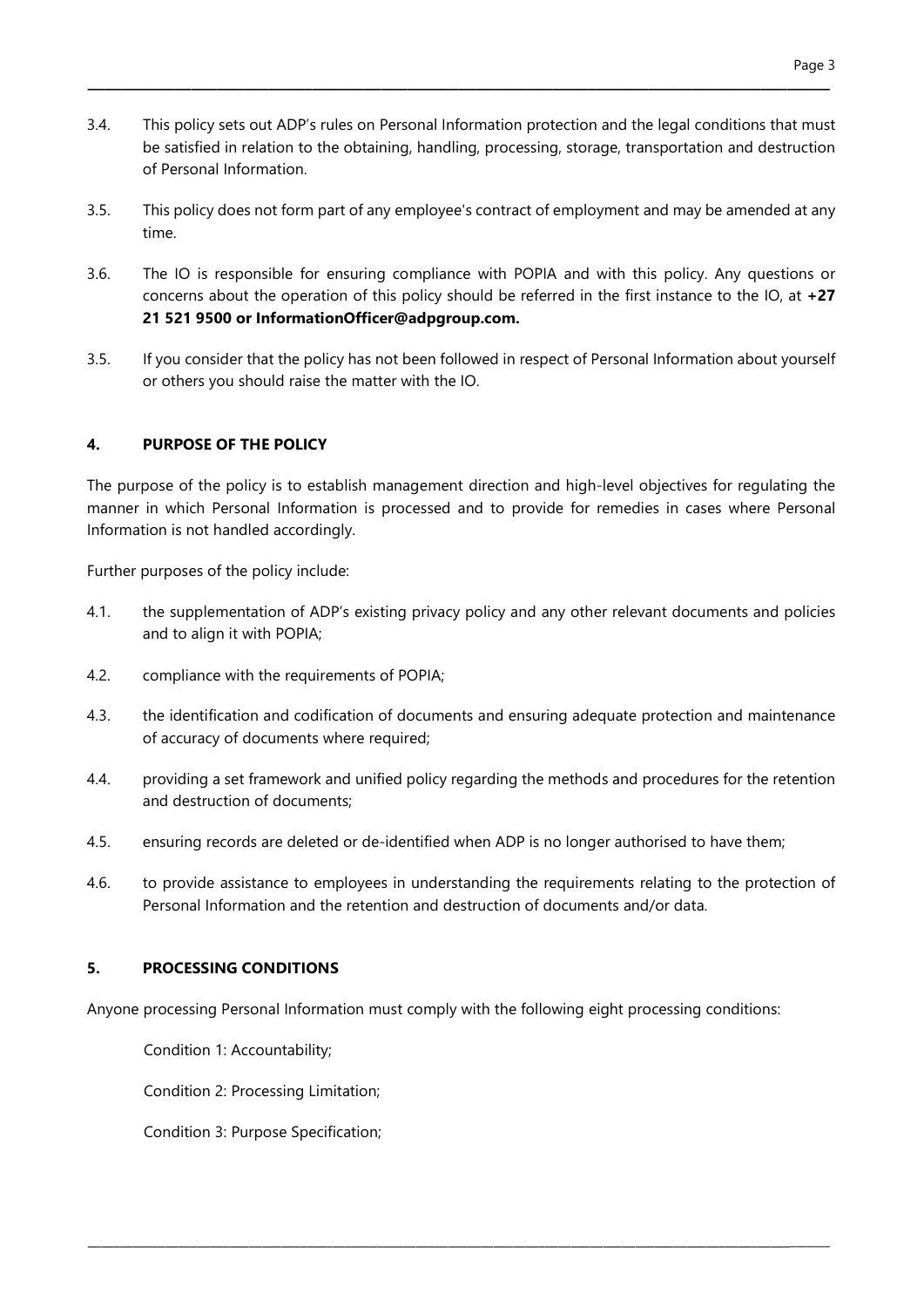Condition 4: Further Processing Limitation;

Condition 5: Information Quality;

Condition 6: Openness;

Condition 7: Security Safeguards; and

Condition 8: Data Subject Participation.

#### 5.1. Condition 1: Accountability

- 5.1.1. ADP must ensure that the processing conditions are complied with.<sup>2</sup>
- 5.1.2. ADP has appointed an IO to encourage and support ADP's overall compliance with POPIA.

\_\_\_\_\_\_\_\_\_\_\_\_\_\_\_\_\_\_\_\_\_\_\_\_\_\_\_\_\_\_\_\_\_\_\_\_\_\_\_\_\_\_\_\_\_\_\_\_\_\_\_\_\_\_\_\_\_\_\_\_\_\_\_\_\_\_\_\_\_\_\_\_\_\_\_\_\_\_\_\_\_\_\_\_\_\_

- 5.1.3. The IO is responsible for drafting an information security policy, which will, among other things, address document retention, access to information and classification of data.
- 5.1.4. ADP will furthermore designate specific individuals to monitor compliance with information security standards within each business area.
- 5.1.5. Training or awareness sessions for employees on information security will be conducted on a regular basis.

#### 5.2. Condition 2: Processing limitation

- 5.2.1. Personal information may only be processed lawfully and in a manner that does not infringe on the privacy of a data subject. $3$
- 5.2.2. Personal information may only be processed if, given the purpose for which it is processed, it is adequate, relevant and not excessive.<sup>4</sup>
- 5.2.3. There are a number of grounds that ADP may use in order to process Personal Information, please consult the IO when you collect any new type of Personal Information.
- 5.2.4. It is advisable to obtain voluntary, informed and specific consent from data subjects, where possible, before collecting their Personal Information.
- 5.2.5. A data subject may withdraw consent at any time and such withdrawal of consent should be noted. A data subject may also object at any time on reasonable grounds, to the processing of its Personal Information, save if other legislation provides for such processing. Unless it has another lawful justification for doing so, ADP may then no longer process the Personal Information.

\_\_\_\_\_\_\_\_\_\_\_\_\_\_\_\_\_\_\_\_\_\_\_\_\_\_\_\_\_\_\_\_\_\_\_\_\_\_\_\_\_\_\_\_\_\_\_\_\_\_\_\_\_\_\_\_\_\_\_\_\_\_\_\_\_\_\_\_\_\_\_\_\_\_\_\_\_\_\_\_\_\_\_\_\_\_\_\_\_\_\_\_\_\_\_\_\_\_\_\_\_\_\_\_\_\_\_\_\_\_\_\_\_\_\_\_

<sup>1</sup> See section 6 of POPIA.

<sup>3</sup> See section 9 of POPIA

<sup>4</sup> See section 10 of POPIA.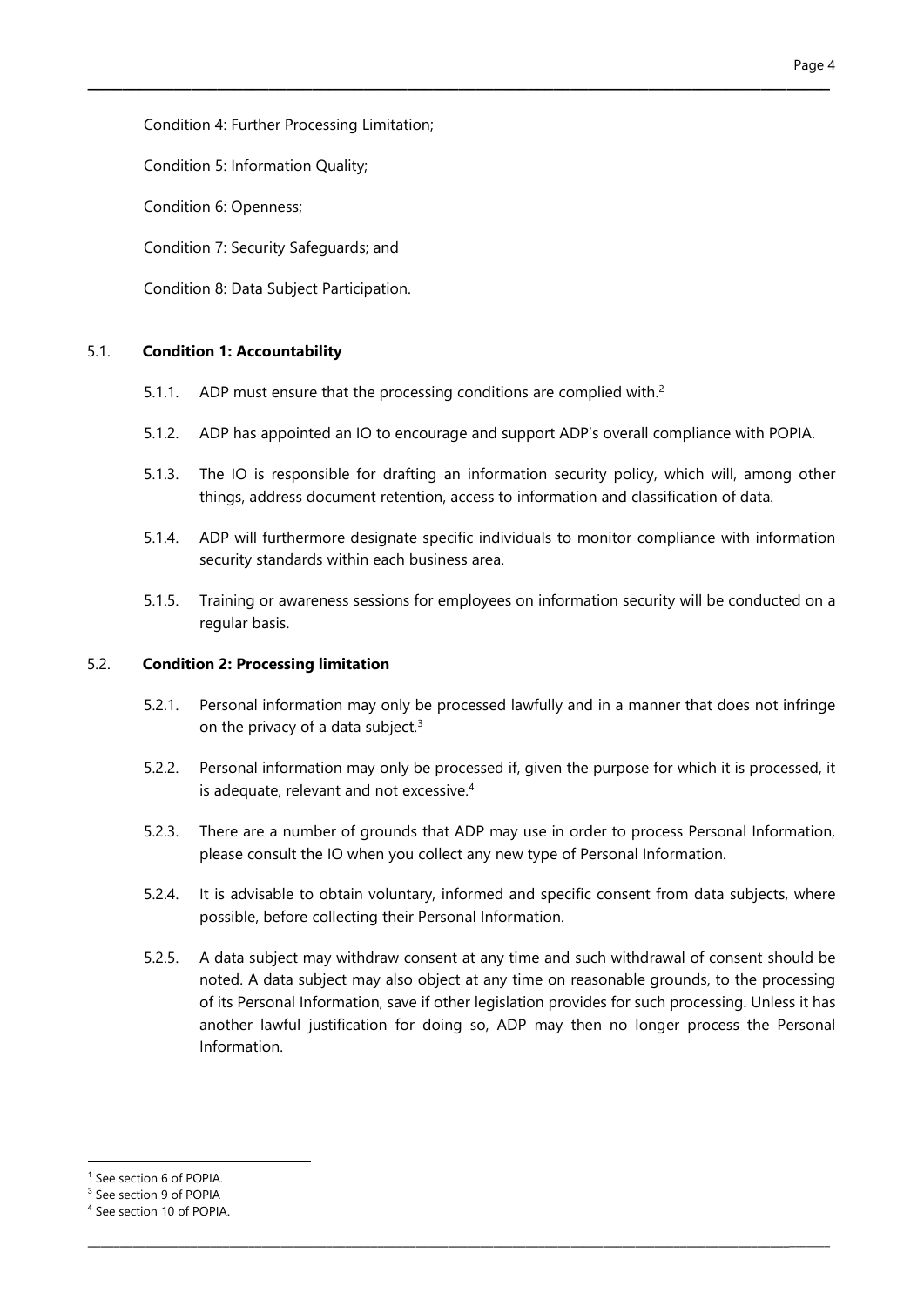5.2.6. Generally, Personal Information must be collected from the data subject directly except in certain circumstances which may include if the data subject has made Personal Information public or if collection from another source is necessary.<sup>5</sup>

\_\_\_\_\_\_\_\_\_\_\_\_\_\_\_\_\_\_\_\_\_\_\_\_\_\_\_\_\_\_\_\_\_\_\_\_\_\_\_\_\_\_\_\_\_\_\_\_\_\_\_\_\_\_\_\_\_\_\_\_\_\_\_\_\_\_\_\_\_\_\_\_\_\_\_\_\_\_\_\_\_\_\_\_\_\_

#### 5.3. Condition 3: Purpose specification

- 5.3.1. Personal information may only be collected for specific, explicitly defined and lawful reasons relating to the functions or activities of ADP, of which the data subject is made aware.<sup>6</sup>
- 5.3.2. Personal information will only be collected to the extent that it is required for the specific purpose notified to the data subject. Any Personal Information which is not necessary for that purpose will not be collected in the first place.
- 5.3.3. Once collected, Personal Information will only be processed for the specific purposes notified to the data subject when the Personal Information was first collected or for any other purposes specifically permitted by POPIA. This means that Personal Information will not be collected for one purpose and then used for another. If it becomes necessary to change the purpose for which the Personal Information is processed, the data subject will be informed of the new purpose before any processing occurs.
- 5.3.4. Records of Personal Information may only be kept for as long as necessary for achieving the purpose for which the information was collected or subsequently processed, unless<sup>7</sup>
	- 5.3.4.1. retention of the record is required or authorised by law;
	- 5.3.4.2. the responsible party reasonably requires the record for lawful purposes related to its functions or activities;
	- 5.3.4.3. retention of the record is required by a contract between the parties thereto; or
	- 5.3.4.4. the data subject or a competent person where the data subject is a child has consented to the retention of the record.
- 5.3.5. Personal information will not be kept longer than is necessary for the purpose for which it was collected. This means that Personal Information must be destroyed or deleted in a manner that prevents its reconstruction in an intelligible form or be de-identified as soon as reasonably practicable after ADP is no longer authorised to retain the record. For guidance on how long certain Personal Information is likely to be kept before being destroyed, contact the IO or see the Record/Document Retention Statement.
- 5.3.6. Records of Personal Information may be retained for longer for historical, statistical or research purposes if ADP has established appropriate safeguards against the records being used for any other purposes.

<sup>-</sup><sup>5</sup> See section 12 of POPIA.

<sup>6</sup> See section 13 of POPIA.

<sup>7</sup> See section 14 of POPIA.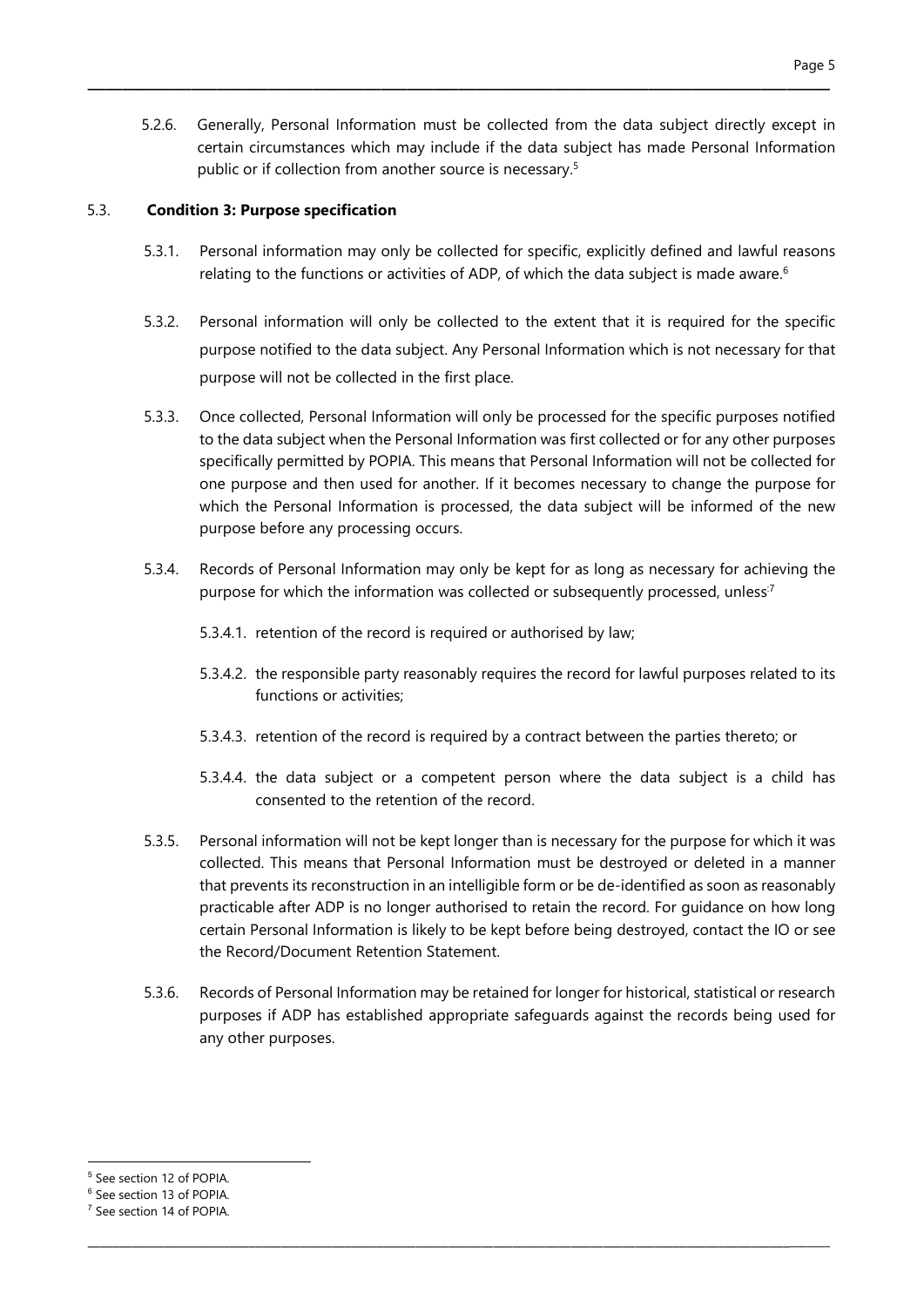- 5.3.7. ADP must restrict processing of Personal Information if-
	- 5.3.7.1. its accuracy is contested by the data subject, for a period enabling ADP to verify the accuracy of the information; or

\_\_\_\_\_\_\_\_\_\_\_\_\_\_\_\_\_\_\_\_\_\_\_\_\_\_\_\_\_\_\_\_\_\_\_\_\_\_\_\_\_\_\_\_\_\_\_\_\_\_\_\_\_\_\_\_\_\_\_\_\_\_\_\_\_\_\_\_\_\_\_\_\_\_\_\_\_\_\_\_\_\_\_\_\_\_

- 5.3.7.2. ADP no longer needs the Personal Information for achieving the purpose for which the information was collected or subsequently processed, but it has to be maintained for purposes of proof; or
- 5.3.7.3. the processing is unlawful and the data subject opposes its destruction or deletion and requests the restriction of its use instead.
- 5.3.8. Such Personal Information may, with the exception of storage, only be processed for purposes of proof, or with the data subject's consent, or with the consent of a competent person in respect of a child, or for the protection of the rights of another natural or legal person or if such processing is in the public interest.
- 5.3.9. Where processing of Personal Information is restricted ADP must inform the data subject before lifting the restriction on processing.

#### 5.4. Condition 4: Further processing limitation

- 5.4.1. Further processing of Personal Information must be compatible with purpose of collection, unless the data subject has consented to such further processing.<sup>8</sup>
- 5.4.2. Where Personal Information is transferred to a third party for further processing, the further processing must be compatible with the purpose for which it was initially collected, unless the data subject has consented to such further processing or it is permitted in terms of POPIA.
- 5.4.3. If Personal Information is to be used for any other purpose the further consent of the data subject must be obtained. Where this is not possible, the IO should be consulted.
- 5.4.4. Personal information may only be disclosed to other recipients in accordance with the provisions of the Personal Information Sharing Notice.
- 5.4.5. It is not incompatible if the information is used for historical, statistical or research purposes and ADP ensures that the further processing is carried out solely for such purposes and will not be published in an identifiable form.

#### 5.5. Condition 5: Information quality

- 5.5.1. ADP must take reasonably practicable steps to ensure that Personal Information is complete, accurate, not misleading and updated where necessary in light of the purpose for which such information is collected. $9$
- 5.5.2. Information which is incorrect or misleading is not accurate and steps will therefore be taken to check the accuracy of any Personal Information at the point of collection and at regular intervals afterwards. Inaccurate or out-of-date information will be destroyed.

\_\_\_\_\_\_\_\_\_\_\_\_\_\_\_\_\_\_\_\_\_\_\_\_\_\_\_\_\_\_\_\_\_\_\_\_\_\_\_\_\_\_\_\_\_\_\_\_\_\_\_\_\_\_\_\_\_\_\_\_\_\_\_\_\_\_\_\_\_\_\_\_\_\_\_\_\_\_\_\_\_\_\_\_\_\_\_\_\_\_\_\_\_\_\_\_\_\_\_\_\_\_\_\_\_\_\_\_\_\_\_\_\_\_\_\_

<sup>8</sup> See section 15 of POPIA.

<sup>9</sup> See section 16 of POPIA.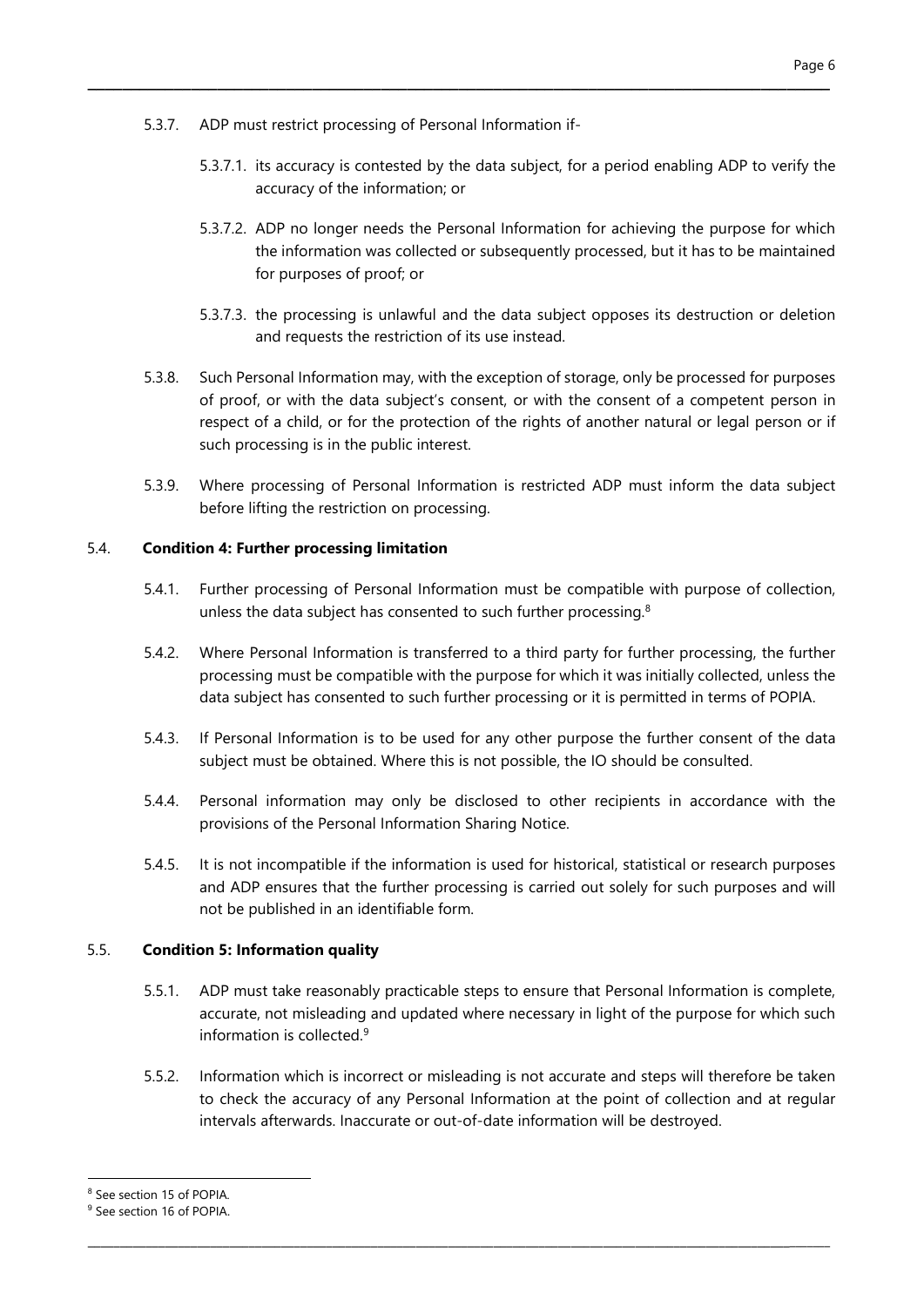- 5.5.3. The IO will develop processes for:
	- 5.5.3.1. checking the accuracy and completeness of records containing Personal Information; and
	- 5.5.3.2. dealing with complaints relating to the timeliness and accuracy of Personal Information; and
	- 5.5.3.3. data subjects to periodically verify and update their Personal Information; and

\_\_\_\_\_\_\_\_\_\_\_\_\_\_\_\_\_\_\_\_\_\_\_\_\_\_\_\_\_\_\_\_\_\_\_\_\_\_\_\_\_\_\_\_\_\_\_\_\_\_\_\_\_\_\_\_\_\_\_\_\_\_\_\_\_\_\_\_\_\_\_\_\_\_\_\_\_\_\_\_\_\_\_\_\_\_

- 5.5.3.4. making data subjects aware of these processes; and
- 5.5.3.5. monitoring and tracking updates to Personal Information.
- 5.5.4. The IO will furthermore put procedures in place to verify that records containing Personal Information remain relevant, accurate and up-to-date.

#### 5.6. Condition 6: Openness

- 5.6.1. ADP must take reasonably practicable steps to ensure that the data subject is aware of<sup>10</sup>:
	- 5.6.1.1. the information being collected and where the information is not collected from the data subject, the source from which it is collected; and
	- 5.6.1.2. the name and address of ADP; and
	- 5.6.1.3. the purpose for which the information is being collected; and
	- 5.6.1.4. whether or not the supply of the information by that data subject is voluntary or mandatory; and
	- 5.6.1.5. the consequences of failure to provide the information; and
	- 5.6.1.6. any particular law authorising or requiring the collection of the information; and
	- 5.6.1.7. where applicable, the fact that the responsible party intends to transfer the information to a country or international organisation and the level of protection afforded to the information by that country or international organisation; and
	- 5.6.1.8. any further information such as the:
		- 5.6.1.8.1. recipient or category of recipients of the information

\_\_\_\_\_\_\_\_\_\_\_\_\_\_\_\_\_\_\_\_\_\_\_\_\_\_\_\_\_\_\_\_\_\_\_\_\_\_\_\_\_\_\_\_\_\_\_\_\_\_\_\_\_\_\_\_\_\_\_\_\_\_\_\_\_\_\_\_\_\_\_\_\_\_\_\_\_\_\_\_\_\_\_\_\_\_\_\_\_\_\_\_\_\_\_\_\_\_\_\_\_\_\_\_\_\_\_\_\_\_\_\_\_\_\_\_

- 5.6.1.8.2. the nature or category of the information,
- 5.6.1.8.3. the existence of the right of access to and the right to rectify the information collected,

<sup>10</sup> See section 18 of POPIA.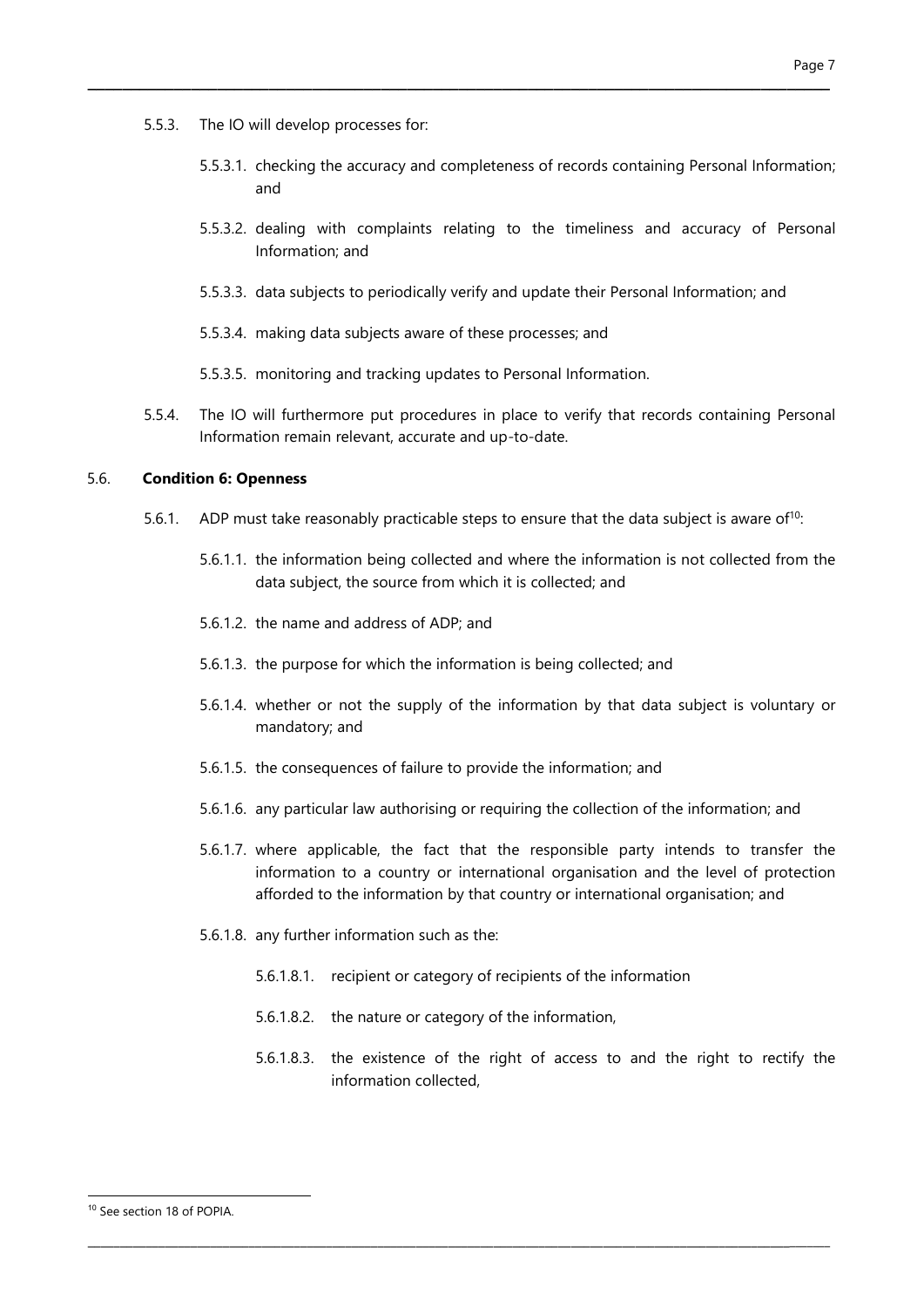- 5.6.1.8.4. the existence of the right to object to the processing of Personal Information; and
- 5.6.1.8.5. the right to lodge a complaint to the Regulator and the contact details of the Regulator,

which is necessary, having regard to the specific circumstances in which the information is or is not to be processed, to enable processing in respect of the data subject to be reasonable.

5.6.2. It is not necessary for ADP to comply with point 5.6.1 above in limited circumstances set out in POPIA<sup>11</sup>.

\_\_\_\_\_\_\_\_\_\_\_\_\_\_\_\_\_\_\_\_\_\_\_\_\_\_\_\_\_\_\_\_\_\_\_\_\_\_\_\_\_\_\_\_\_\_\_\_\_\_\_\_\_\_\_\_\_\_\_\_\_\_\_\_\_\_\_\_\_\_\_\_\_\_\_\_\_\_\_\_\_\_\_\_\_\_

- 5.6.3. By law all organisations in South Africa are required to have a PAIA manual (*unless a relevant* exemption exists) which will outline to the public:
	- 5.6.3.1. categories of Personal Information collected by ADP; and purpose of processing Personal Information ADP; and

5.6.3.2. description of the categories of data subjects and of the information or categories of information relating thereto; and

- 5.6.3.3. the recipients or categories of recipients to whom the Personal Information may be supplied; and
- 5.6.3.4. planned trans-border flows of Personal Information; and
- 5.6.3.5. a general description of information security measures to be implemented by ADP.
- 5.6.4. ADP processes Personal Information of its customers/clients. A privacy statement is useful in providing data subjects with the requisite information in order for ADP to comply with this condition.
- 5.6.5. Where ADP uses Cookies on websites, data subjects will be notified.
- 5.6.6. An Internal Privacy Statement, which describes how ADP will collect and use Personal Information about its staff during and after its working relationship with them in accordance with the requirements of this condition, will be implemented.

#### 5.7. Condition 7: Security Safeguards

5.7.1. ADP will keep all Personal Information as secure as reasonably practicable against the risk of loss, unauthorised access, interference, modification, destruction or disclosure and conduct regular reviews to identify and manage all reasonably foreseeable internal and external risks to Personal Information under its control.

\_\_\_\_\_\_\_\_\_\_\_\_\_\_\_\_\_\_\_\_\_\_\_\_\_\_\_\_\_\_\_\_\_\_\_\_\_\_\_\_\_\_\_\_\_\_\_\_\_\_\_\_\_\_\_\_\_\_\_\_\_\_\_\_\_\_\_\_\_\_\_\_\_\_\_\_\_\_\_\_\_\_\_\_\_\_\_\_\_\_\_\_\_\_\_\_\_\_\_\_\_\_\_\_\_\_\_\_\_\_\_\_\_\_\_\_

<sup>&</sup>lt;sup>11</sup> See Section 18(4)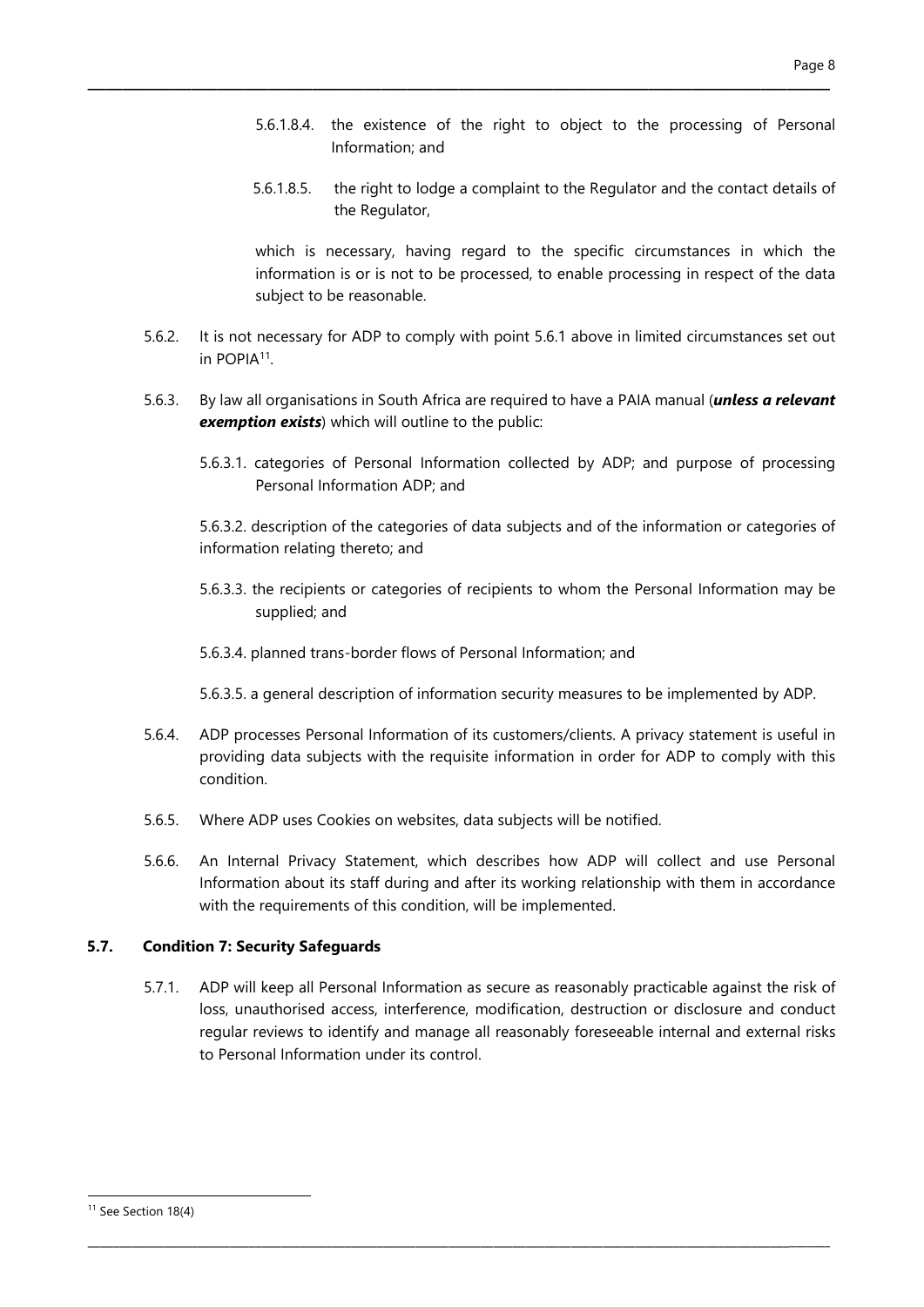5.7.2. ADP will secure the integrity of the Personal Information under ADP's control.

\_\_\_\_\_\_\_\_\_\_\_\_\_\_\_\_\_\_\_\_\_\_\_\_\_\_\_\_\_\_\_\_\_\_\_\_\_\_\_\_\_\_\_\_\_\_\_\_\_\_\_\_\_\_\_\_\_\_\_\_\_\_\_\_\_\_\_\_\_\_\_\_\_\_\_\_\_\_\_\_\_\_\_\_\_\_

### Duty in Respect of Operators

5.7.3. Operators (i.e. third parties which may further process Personal Information collected by ADP) include but are not limited to call centres, outsourced payroll administrators, marketing database companies, psychometric assessment centres, document management warehouses, external consultants and persons who clear the payment instructions of ADP's clients.

ADP will implement the following key obligations in respect of operators:

- 5.7.3.1. The operator may not process Personal Information on behalf of ADP without the knowledge and authorisation of ADP;
- 5.7.3.2. ADP will contractually ensure that the operator implements the security measures required in terms of Condition 7: Security Safeguards;
- 5.7.3.3. There will be a written contract in place between ADP and the operator which requires the operator to maintain the confidentiality and integrity of Personal Information processed on behalf of ADP;
- 5.7.3.4. If the operator is located outside of South Africa, ADP will consult the IO, with reference to trans-border data transfers.

# Duties in Respect of Security Compromises

5.7.4. In the event that Personal Information has been compromised, or if there is a reasonable belief that a compromise has occurred, ADP (or an operator processing Personal Information on its behalf) will comply with the Security Compromises Guidelines.

#### 5.8. Condition 8: Data subject participation

#### Request for Information

- 5.8.1. ADP recognises that a data subject has the right to request ADP to confirm, free of charge, whether or not it holds Personal Information about the data subject. A data subject also has the right to request ADP to provide a record or a description of the Personal Information held, including information about the identity of all third parties, or categories of third parties, who have, or have had, access to the information at a prescribed fee, if any.<sup>12</sup>
- 5.8.2. All users will comply with ADP's Data Subject Access Request Guidelines in respect of any access to Personal Information requests by data subjects.

# Request to Correct or Delete

- 5.8.3. The data subject may request ADP's IO to:
	- 5.8.3.1. correct or delete Personal Information relating to the data subject in its possession or under its control that is inaccurate, irrelevant, excessive, misleading or obtained unlawfully; or

\_\_\_\_\_\_\_\_\_\_\_\_\_\_\_\_\_\_\_\_\_\_\_\_\_\_\_\_\_\_\_\_\_\_\_\_\_\_\_\_\_\_\_\_\_\_\_\_\_\_\_\_\_\_\_\_\_\_\_\_\_\_\_\_\_\_\_\_\_\_\_\_\_\_\_\_\_\_\_\_\_\_\_\_\_\_\_\_\_\_\_\_\_\_\_\_\_\_\_\_\_\_\_\_\_\_\_\_\_\_\_\_\_\_\_\_

<sup>12</sup> See section 23 of POPI.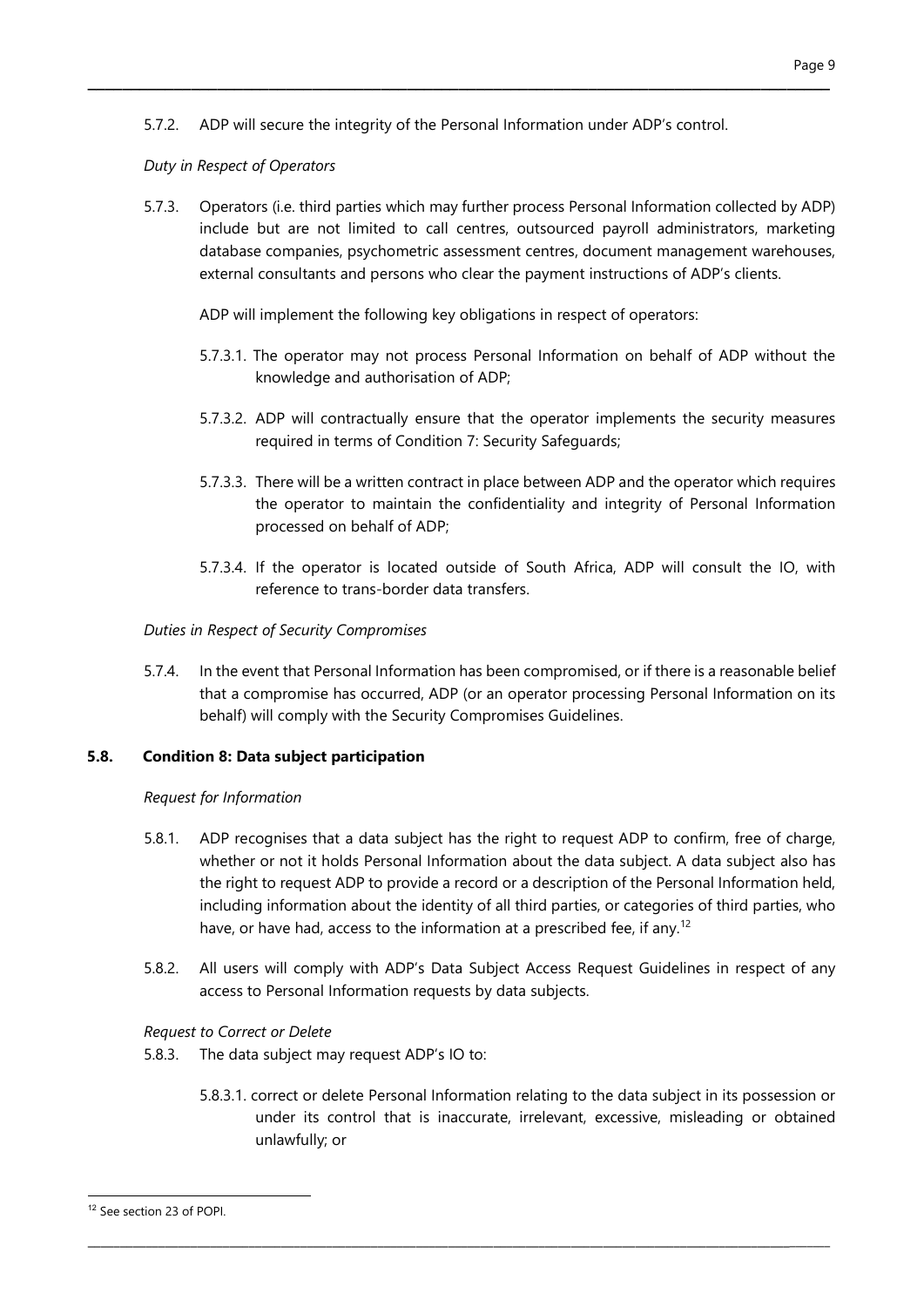- 5.8.3.2. destroy or delete a record of Personal Information about the data subject that ADP is no longer authorised to retain.
- 5.8.4. ADP will provide credible proof to the data subject of the action that has been taken in response to the request.

#### 6. FAIR AND LAWFUL PROCESSING

6.1. POPIA is intended not to prevent the processing of Personal Information, but to ensure that it is done fairly and without adversely affecting the rights of the data subject.

\_\_\_\_\_\_\_\_\_\_\_\_\_\_\_\_\_\_\_\_\_\_\_\_\_\_\_\_\_\_\_\_\_\_\_\_\_\_\_\_\_\_\_\_\_\_\_\_\_\_\_\_\_\_\_\_\_\_\_\_\_\_\_\_\_\_\_\_\_\_\_\_\_\_\_\_\_\_\_\_\_\_\_\_\_\_

- 6.2. For Personal Information to be processed lawfully, certain requirements have to be met. These may include, among other things, requirements that the data subject has consented to the processing, or that the processing is necessary for the legitimate interest of the responsible party or the party to whom the Personal Information is disclosed. In most cases when special Personal Information is being processed, the data subject's explicit consent to the processing of such information will be required.
- 6.3. Personal information about employees may be processed for legal, personnel, administrative and management purposes and to enable the responsible party (i.e. ADP) to meet its legal obligations as an employer, for example to pay employees, monitor their performance and to confer benefits in connection with their employment. Examples of when special Personal Information of employees is likely to be processed are set out below:
	- 6.3.1. information about an employee's physical or mental health or condition in order to monitor sick leave and take decisions as to the employee's fitness for work; and
	- 6.3.2. information about an employee's physical or mental health or condition in order to monitor sick leave and take decisions as to the employee's fitness for work; and
	- 6.3.3. the employee's racial or ethnic origin or religious or similar information in order to monitor compliance with employment equity legislation; and
	- 6.3.4. arranging for the travel and/or applications for visas and permits, for business purposes, of data subjects; and
	- 6.3.5. in order to comply with legal requirements and obligations to third parties.
- 6.4. Personal information about customers/clients, suppliers and other third parties may be processed for the following purposes, amongst others:

- 6.4.1. to ensure that the business agreement and matters relating to the agreement can be fulfilled;
- 6.4.2. to enable ADP to do due diligence to ensure that parties meet the requirements set out in its procurement policy;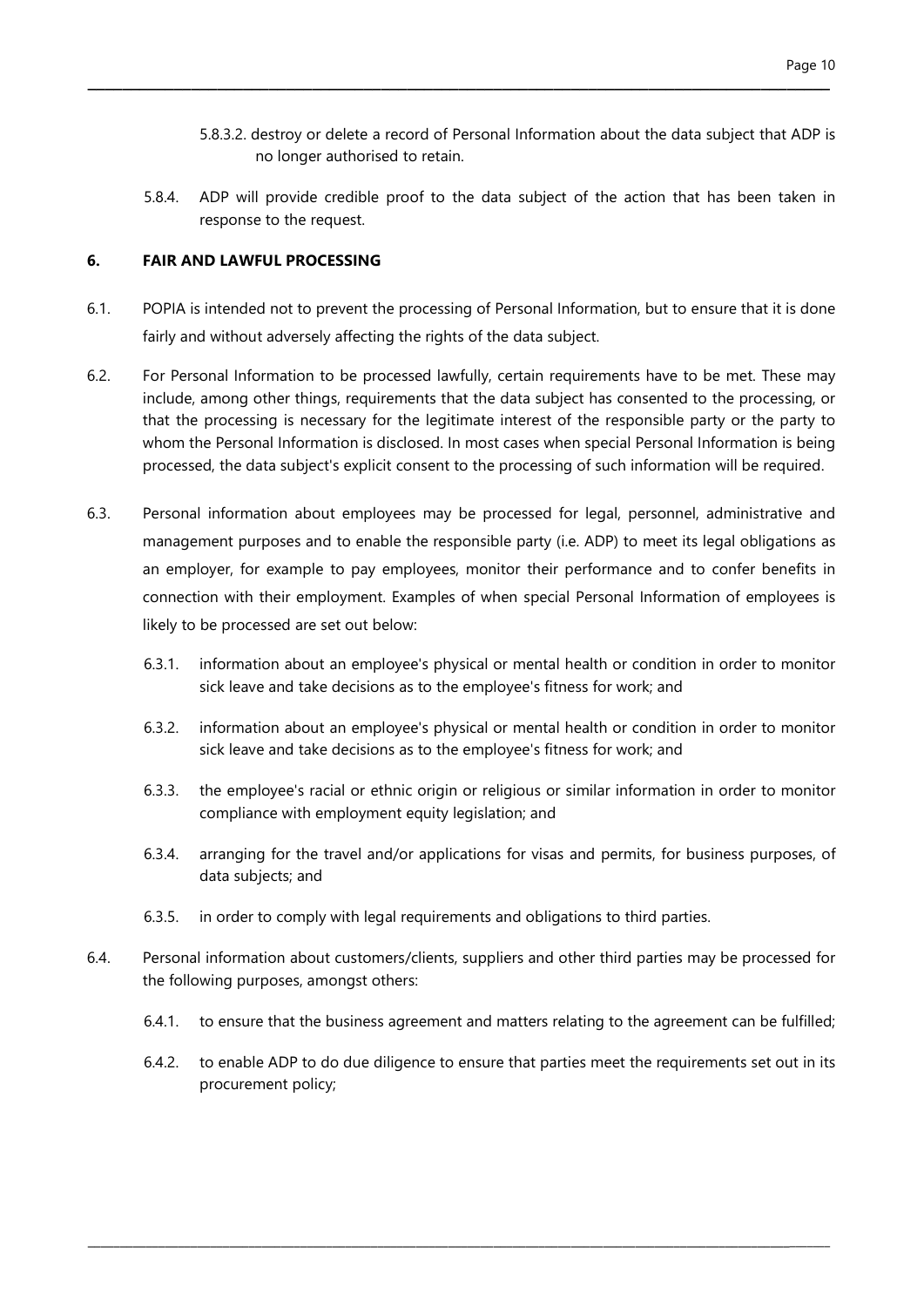6.4.3. managing the relationship and complying with instructions or requests;

\_\_\_\_\_\_\_\_\_\_\_\_\_\_\_\_\_\_\_\_\_\_\_\_\_\_\_\_\_\_\_\_\_\_\_\_\_\_\_\_\_\_\_\_\_\_\_\_\_\_\_\_\_\_\_\_\_\_\_\_\_\_\_\_\_\_\_\_\_\_\_\_\_\_\_\_\_\_\_\_\_\_\_\_\_\_

- 6.4.4. operational, marketing, auditing, legal and record keeping requirements;
- 6.4.5. to comply with Applicable Laws, including lawful requests for information received from local or foreign law enforcement, government and statutory agencies.
- 6.5. The prohibition on processing Personal Information does not apply if the
	- 6.5.1. processing is carried out with the consent of a data subject;
	- 6.5.2. processing is necessary for the establishment, exercise or defence of a right or obligation in law;
	- 6.5.3. processing is necessary to comply with an obligation of international public law;
	- 6.5.4. processing is for historical, statistical or research purposes to the extent that
		- 6.5.4.1. the purpose serves a public interest and the processing is necessary for the purpose concerned; or
		- 6.5.4.2. it appears to be impossible or would involve a disproportionate effort to ask for consent,

and sufficient guarantees are provided for to ensure that the processing does not adversely affect the privacy of the data subject to a disproportionate extent; or

6.5.5. Information has deliberately been made public by the data subject.

#### 7. PROCESSING IN LINE WITH DATA SUBJECTS' RIGHTS

Personal information will be processed in line with data subjects' rights. Data subjects have a right to:

- 7.1. request access to any Personal Information held about them by ADP;
- 7.2. prevent the processing of their Personal Information for direct-marketing purposes;
- 7.3. ask to have inaccurate Personal Information amended; and
- 7.4. object to any decision that significantly affects them being taken solely by a computer or other automated process.

#### 8. PROVIDING INFORMATION TO THIRD PARTIES

Users dealing with enquiries from third parties should be careful about disclosing any Personal Information held by ADP.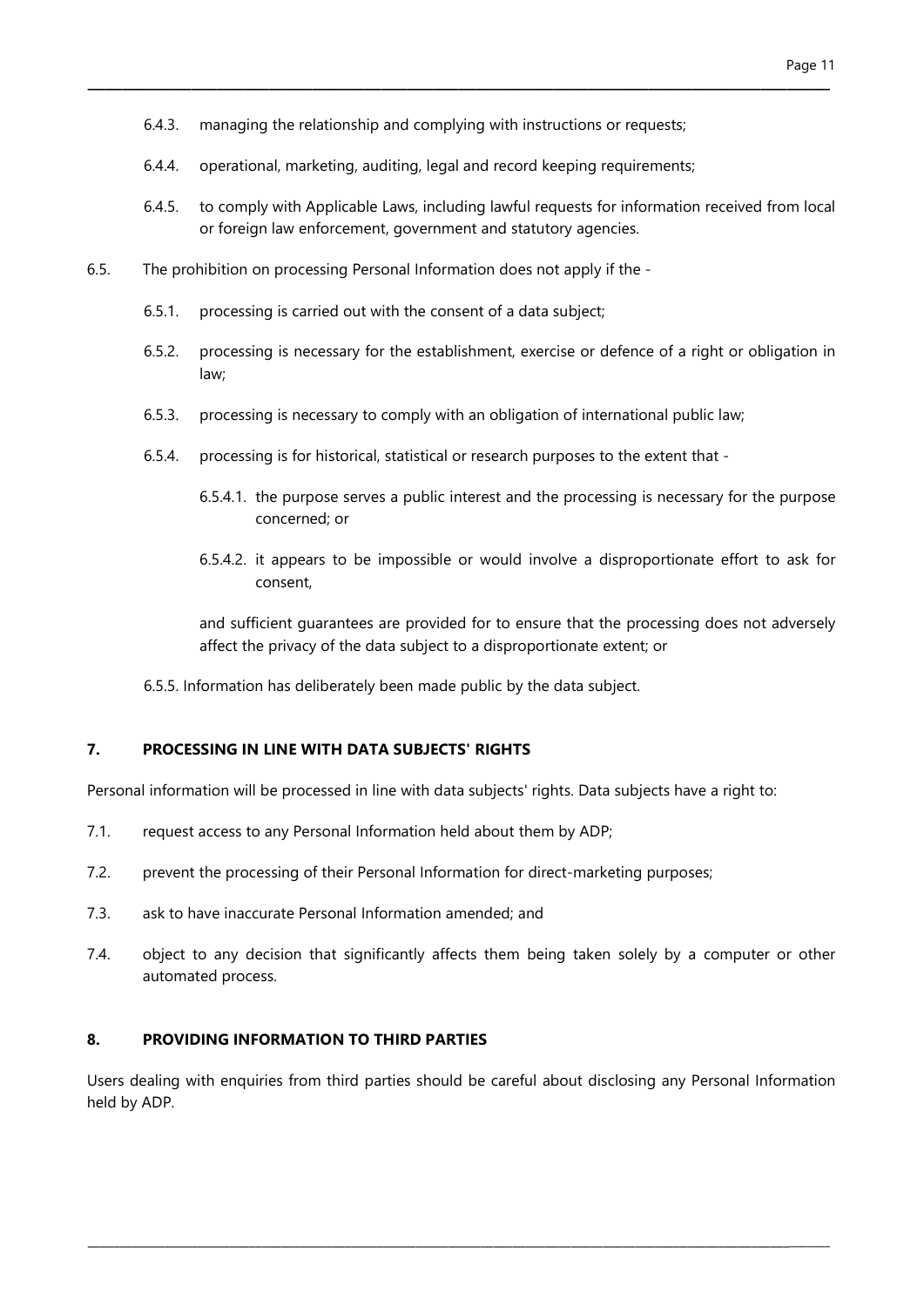In particular they should:

8.1. check the identity of the person making the enquiry and whether they are legally entitled to receive the information they have requested;

\_\_\_\_\_\_\_\_\_\_\_\_\_\_\_\_\_\_\_\_\_\_\_\_\_\_\_\_\_\_\_\_\_\_\_\_\_\_\_\_\_\_\_\_\_\_\_\_\_\_\_\_\_\_\_\_\_\_\_\_\_\_\_\_\_\_\_\_\_\_\_\_\_\_\_\_\_\_\_\_\_\_\_\_\_\_

- 8.2. ask the third party to put their request in writing so the third party's identity and entitlement to the information may be verified;
- 8.3. refer to the IO for assistance in difficult situations; and
- 8.4. where providing information to a third party, do so in accordance with the eight processing conditions.
- 8.5. The PAIA manual should also be referred to, where relevant and applicable.

# 9. DIRECT MARKETING (Should ADP choose to do so)

- 9.1. At the outset it should be noted that POPIA draws a distinction between direct marketing by means of unsolicited electronic communications and direct marketing in person or by mail or telephone. Several provisions in POPIA draw a distinction between these two types of marketing.
- 9.2. ''Direct marketing'', as defined in POPIA, means to approach a data subject, either in person or by mail or electronic communication, for the direct or indirect purpose of:
	- 9.2.1. promoting or offering to supply, in the ordinary course of business, any goods or services to the data subject; or
	- 9.2.2. requesting the data subject to make a donation of any kind for any reason.
- 9.3. ''Electronic communication'', in turn, is defined as "[a]ny text, voice, sound or image message sent over an electronic communications network which is stored in the network or in the recipient's terminal equipment until it is collected by the recipient".
- 9.4. Should ADP ever do direct marketing, it must provide data subjects with an opt-out. In addition, electronic direct marketing is stringently regulated under POPIA. The processing of the Personal Information of a data subject for the purpose of direct marketing by means of any form of electronic communication, including automatic calling machines (i.e. machines that are able to do automated calls without human intervention),<sup>13</sup> facsimile machines, SMSs or e-mail is prohibited unless the data subject:

\_\_\_\_\_\_\_\_\_\_\_\_\_\_\_\_\_\_\_\_\_\_\_\_\_\_\_\_\_\_\_\_\_\_\_\_\_\_\_\_\_\_\_\_\_\_\_\_\_\_\_\_\_\_\_\_\_\_\_\_\_\_\_\_\_\_\_\_\_\_\_\_\_\_\_\_\_\_\_\_\_\_\_\_\_\_\_\_\_\_\_\_\_\_\_\_\_\_\_\_\_\_\_\_\_\_\_\_\_\_\_\_\_\_\_\_

- 9.4.1. has given his, her or its consent in the prescribed manner and form set out in regulation 6 of the POPIA Regulations to the processing; or
- 9.4.2. is a customer/client of ADP, as defined in section 69 of POPIA.

<sup>&</sup>lt;sup>13</sup> See section 69(5) of POPIA.